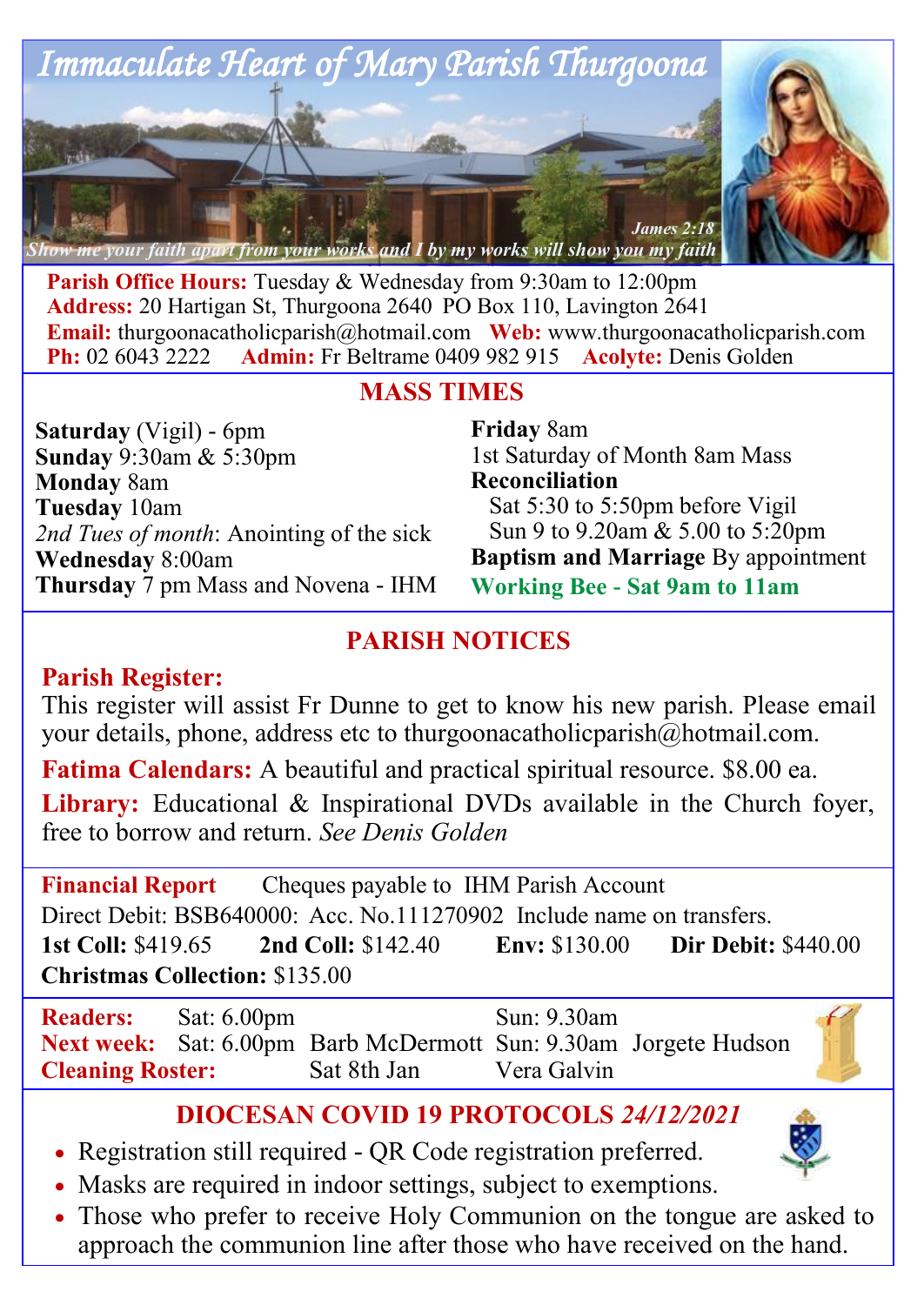# **THE EPIPHANY OF THE LORD - YEAR C 2/02/2022**

Arise, shine out, Jerusalem, for your light has come, the glory of the Lord is rising on you, though night still covers the earth and darkness the peoples. Above you the Lord now rises and above you his glory appears. The nations come to your light and kings to your dawning brightness. Lift up your eyes and look round: all are assembling and coming towards you, your sons from far away and your daughters being tenderly carried. At this sight you will grow radiant, your heart throbbing and full; since the riches of the sea will flow to you, the wealth of the nations come to you; camels in throngs will cover you, and dromedaries of Midian and Ephah; everyone in Sheba will come, bringing gold and incense and singing the praise of the Lord.

*Lord, every nation on earth will adore you.*

You have probably heard how I have been entrusted by God with the grace he meant for you, and that it was by a revelation that I was given the knowledge of the mystery. This mystery that has now been revealed through the Spirit to his holy apostles and prophets was unknown to any men in past generations; it means that pagans now share the same inheritance, that they are parts of the same body, and that the same promise has been made to them, in Jesus Christ, through the gospel.

# **Gospel Acclamation Matthew 2:2**

Alleluia, alleluia! We have seen his star in the East; and have come to adore the Lord. Alleluia!

### **Gospel Matthew 2:1-12**

After Jesus had been born at Bethlehem in Judaea during the reign of King Herod, some wise men came to Jerusalem from the east. Where is the infant king of the Jews?' they asked. 'We saw his star as it rose and have come to do him homage.' When King Herod heard this he was perturbed, and so was the whole of Jerusalem. He called together all the chief priests and the scribes of the people, and enquired of them where the Christ was to be born. 'At Bethlehem in Judaea,' they told him 'for this is what the prophet wrote:

And you, Bethlehem, in the land of Judah,

you are by no means least among the leaders of Judah,

for out of you will come a leader

who will shepherd my people Israel.'

Then Herod summoned the wise men to see him privately. He asked them the exact date on which the star had appeared, and sent them on to Bethlehem. 'Go

### **Responsorial Psalm Psalm 71(72):1-2,7-8,10-13**

# **Second reading Ephesians 3:2-3,5-6**

## **First reading Isaiah 60:1-6**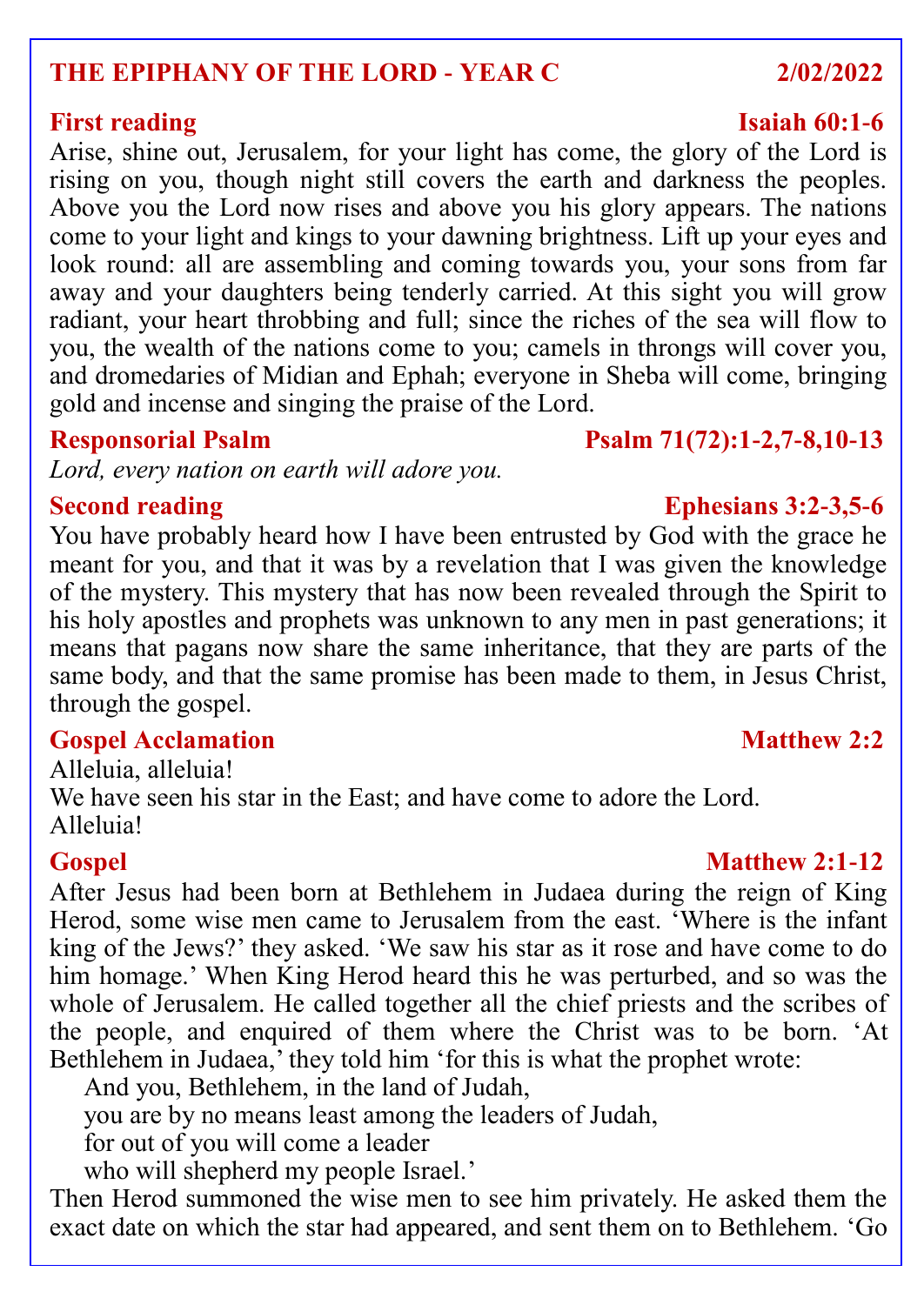and find out all about the child,' he said 'and when you have found him, let me know, so that I too may go and do him homage.' Having listened to what the king had to say, they set out. And there in front of them was the star they had seen rising; it went forward, and halted over the place where the child was. The sight of the star filled them with delight, and going into the house they saw the child with his mother Mary, and falling to their knees they did him homage. Then, opening their treasures, they offered him gifts of gold and frankincense and myrrh. But they were warned in a dream not to go back to Herod and returned to their own country by a different way. returned to their own country by a different way.

# **Prayers of the Faithfull:**

**For our sick,** Elizabeth Ryan, John Corby, Mathew Dix, Katerie Byrnes, Wendy Mills, Elise Stevens, Carmel Baker, & Laurie Evans. We pray to the Lord. **R.** Lord hear our prayer.

**For our recently departed,** Gary Smith, Fr Jim Esler, Marjorie Ptasiuk and those who's anniversaries occur at this time inc. Shirley Bevan, Terry Barsby, Patricia McFarland & Terrance Benson .

We pray to the Lord. **R.** Lord hear our prayer.

### **Communion Antiphon Cf. Mt 2: 2**

We have seen his star in the East and have come with gifts to adore the Lord. *universalis.com*

# **BACKGROUND ON THE GOSPEL READING**

The visit of the Magi occurs directly before the story of the Holy Family's flight into Egypt. Matthew's Gospel tells a version of Jesus' birth that is different than the one in Luke. Of the actual birth of Jesus, Matthew tells us little more than,



"When Jesus was born in Bethlehem of Judea, in the days of King Herod" The story of the census is found only in Luke's Gospel, but we hear about the visit of the Magi only in Matthew's Gospel. We know little about the Magi.

They come from the East and journey to Bethlehem, following an astrological sign, so we believe them to be astrologers. We assume that there were three Magi based upon the naming of their three gifts. The Gospel does not say how many Magi paid homage to Jesus. In Matthew's Gospel, they represent the Gentiles' search for a saviour. Because the Magi represent the entire world, they also represent our search for Jesus. We have come to consider the gifts they bring as a foreshadowing of Jesus' role in salvation.

We believe the meaning of the gifts to be Christological. Gold is presented as representative of Jesus' kingship. Frankincense is a symbol of his divinity because priests burned the substance in the Temple. Myrrh, which was used to prepare the